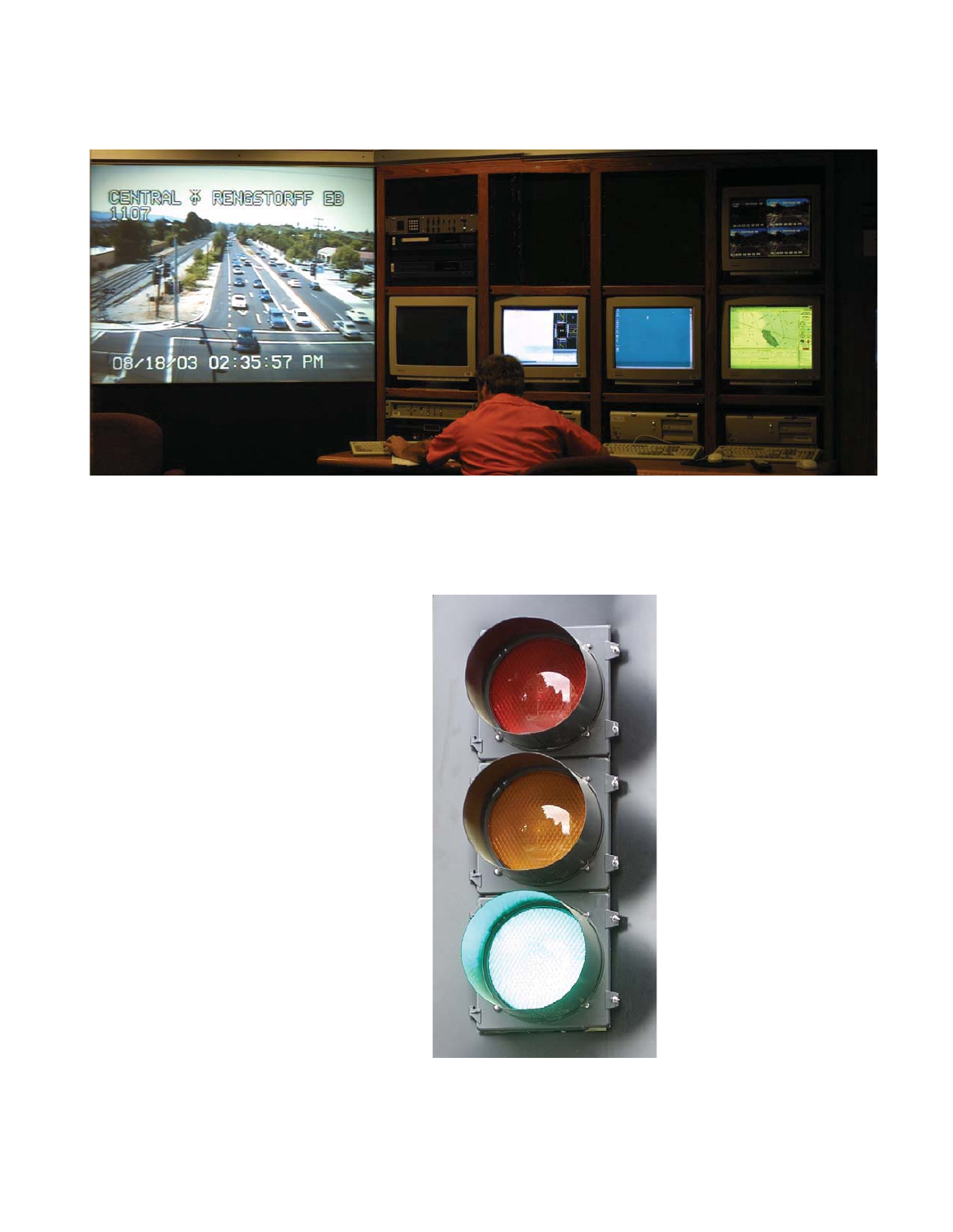# **SECTION FOUR**

# SIGNALS & TRAFFIC OPERATIONS SYSTEM (TOS) ELEMENT

Traffic signals play a key role in the efficient functioning of the expressways. They regulate traffic flow on the expressways and help balance the mobility needs of users of the expressways and cross streets. Survey respondents have consistently rated timing of lights and synchronizing signals as very important improvements. In many instances, signal timing changes and new signal technologies can alleviate congestion problems as traffic demand grows. For this reason, adjustments to signal operations were considered a key part of the overall improvement strategy.

This element provides a description of current traffic signal operations along the expressways and the funded expressway Traffic Operations System (TOS) Program. It then documents the recommendations and costs for enhancing signal operations and TOS, including capital improvements and operations/maintenance. The costs of the recommended capital projects are incorporated in the Capacity/Operational Improvement Element, while operating costs are folded into the Maintenance and Operations Element.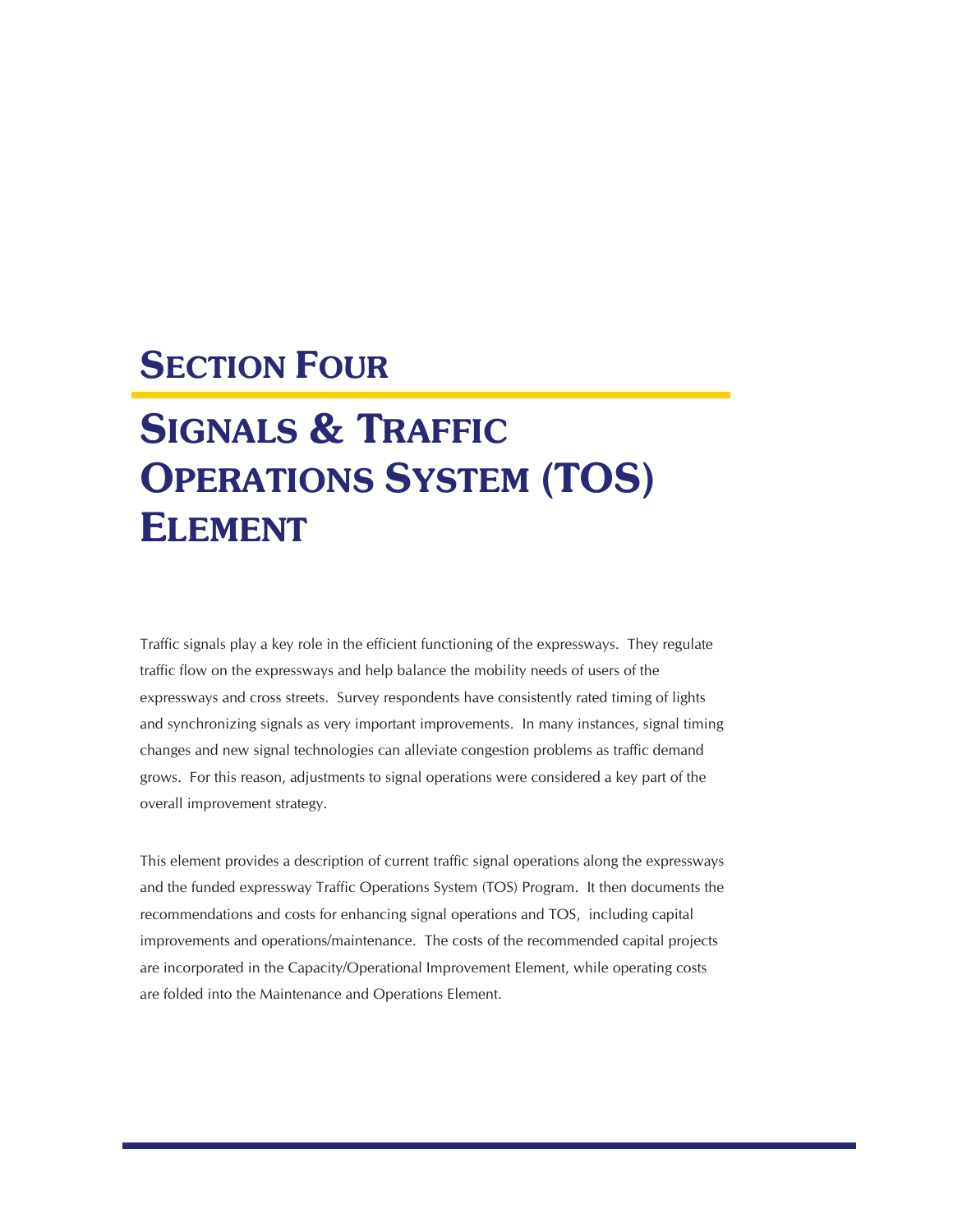## Current Traffic Signal Synchronization Practice

There are 134 signalized intersections along the eight expressways. Figure 4-1 shows the current groupings of synchronized traffic signals. Intersections that are not included in a group are operating in isolation from other traffic signals. Typically, breaks in the signal groupings occur where the travel patterns change or the signals are controlled by Caltrans, such as at freeway interchanges and El Camino Real. The signals at the western end of Central Expressway and the First Street area of Montague Expressway operate without synchronization due to frequent train pre-emption of the signals.

The goal of synchronization along expressways is to give priority to through traffic on the expressways. It's designed to progress large volumes of through traffic in the peak direction, especially during the peak hour periods, from one end of each group to another. Thus, delays and stops on the expressway are relatively low while delays and stops are relatively high for side street movements.

All expressway signal groups are coordinated in the weekday AM and PM peak periods for the commute direction. The exact peak period varies by expressway depending on travel patterns. Some of the expressway signal groups are coordinated for weekday mid-day periods and during the weekends. When not coordinated, the signals are free-running and responsive to the left turns and cross-street activation by approaching vehicles. Current practice is to conduct signal timing studies and re-time the signals as funding allows, which is generally limited to responding to specific requests from cities and the public.

### Traffic Operations System Program

TOS is an operational system for managing and operating transportation systems with technologies. It is a system made up of various Intelligent Transportation System (ITS) components such as surveillance (loop detectors, closed-circuit TV, etc.), monitoring equipment, highway advisory radio, and changeable message signs (CMS).

In the mid-1990s, the County embarked on a cooperative effort with other agencies to study the Silicon Valley Smart Corridor along I-880 and State Route (SR) 17. A Smart Corridor is one where various public agencies' traffic management activities are coordinated to more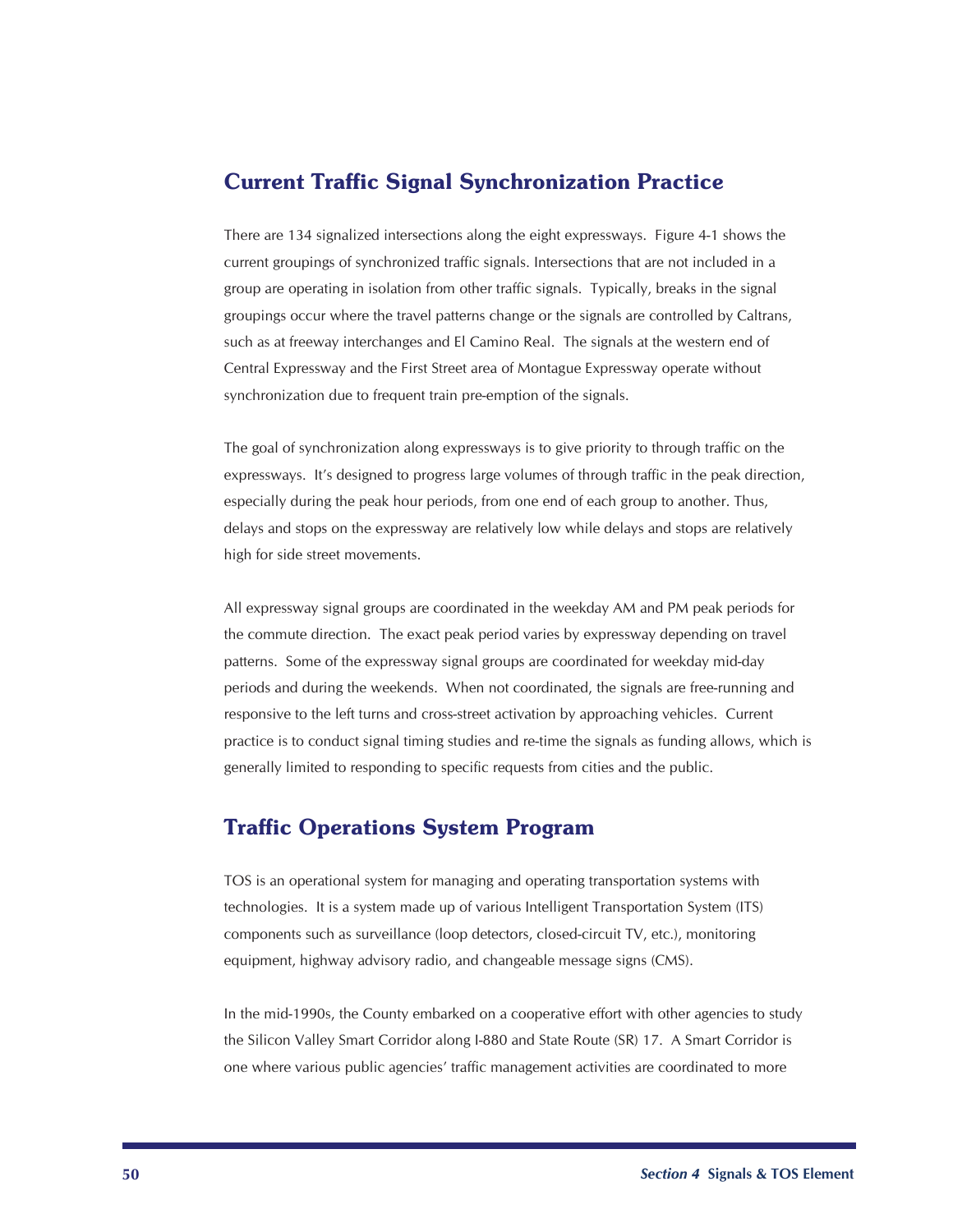

effectively manage traffic in that corridor. These are typically achieved using advanced technologies or ITS while partnerships between jurisdictions are necessary to develop procedures and measures for coordination. The first phase of the I-880/SR 17 Smart Corridor project was deployed in 2000 and included improvements on San Tomas and Montague Expressways. The project's components enable local and regional agencies to respond to traffic incidents and to better manage traffic operations in the corridor. Initial installations included intersection and freeway cameras, changeable message signs, a new traffic data collection station, a new highway advisory radio transmitter, and central traffic signal system enhancements.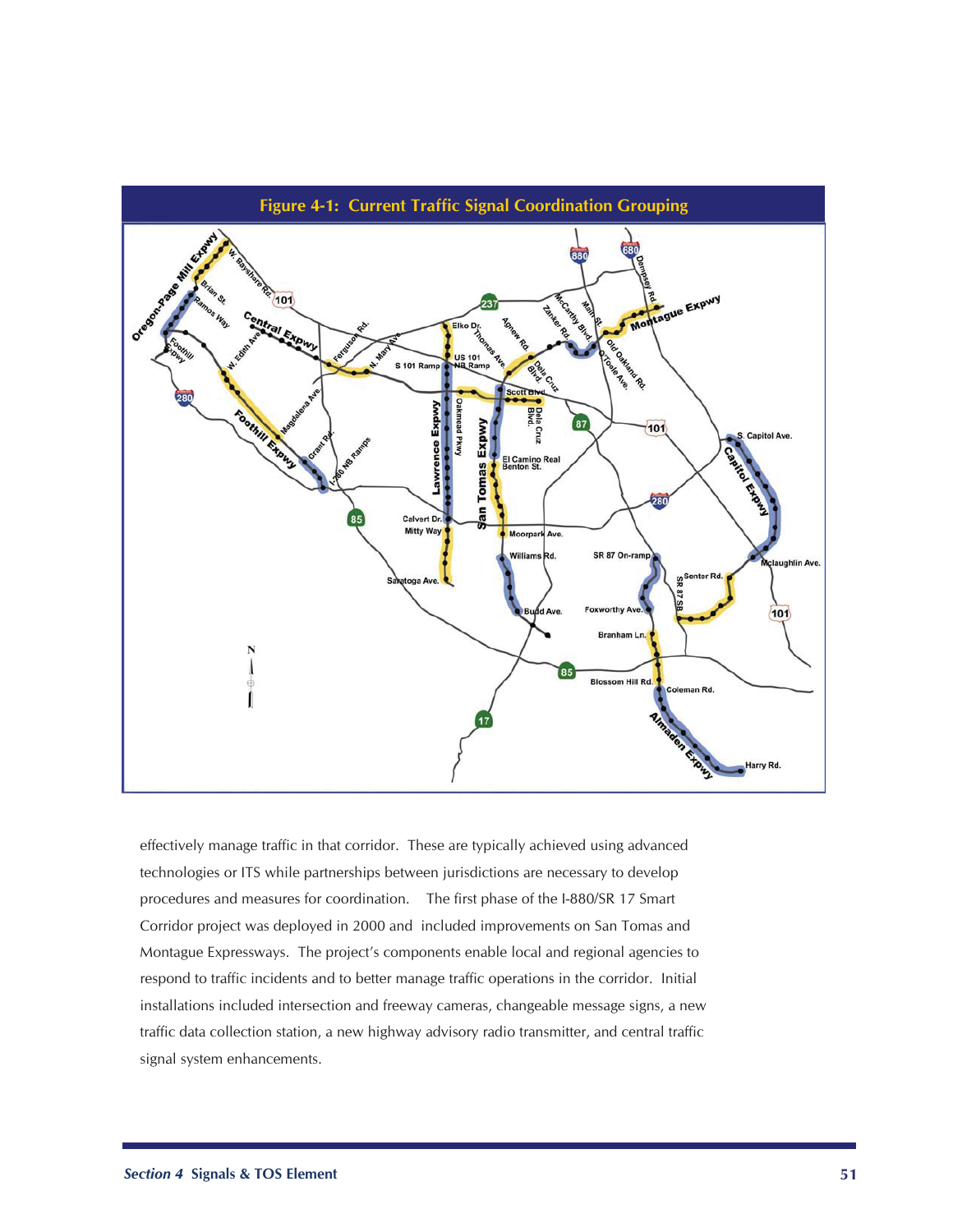The County has also developed a TOS Master Plan that includes \$42 million in TOS improvements along the expressways. The 1996 Measure B Sales Tax Program allocated \$24.5 million for expressway TOS allowing implementation of over half of the TOS Master Plan. Funded improvements include traffic management center upgrades, new loop and video sensors along the various expressways, and fiber optic interconnect between traffic signals. As the first step, a countywide review of traffic signal equipment and operations, including synchronization, was completed in 2000. Construction of initial TOS improvements on Central and Lawrence Expressways is now underway, and construction of improvements on Oregon-Page Mill, Foothill, and Almaden Expressways is scheduled over the next two years.

Additionally, a demonstration Traffic Adaptive System project is in progress along Lawrence Expressway between Oakmead Parkway and Kifer Road intersections. The adaptive module optimizes the timing split based on current conditions. If all the cars in a phase do not make it through the intersection, then a set amount of time is automatically added to that phase in the next cycle. If significant gaps develop in the flow of cars, then a set amount of time is removed from that phase in the next cycle.

### Recommended Signal Operations/TOS Projects

Table 4-1 summarizes the funded TOS projects and the recommended signal operations and TOS improvement projects that will require additional funding.

#### *Signal Operations Projects*

The following projects totaling \$6.7 million have been included in the Tier 1A capacity/operational improvements list. These projects were selected because they have the potential to improve LOS problems and facilitate traffic flow along specific expressway segments as described below:

Foothill operational corridor improvement (\$1.5 million) - Signalized intersections along Foothill between Edith Avenue and El Monte Avenue are closely spaced with the adjacent local intersections in the City of Los Altos. This project includes upgrading signal controllers at the local intersections, providing communication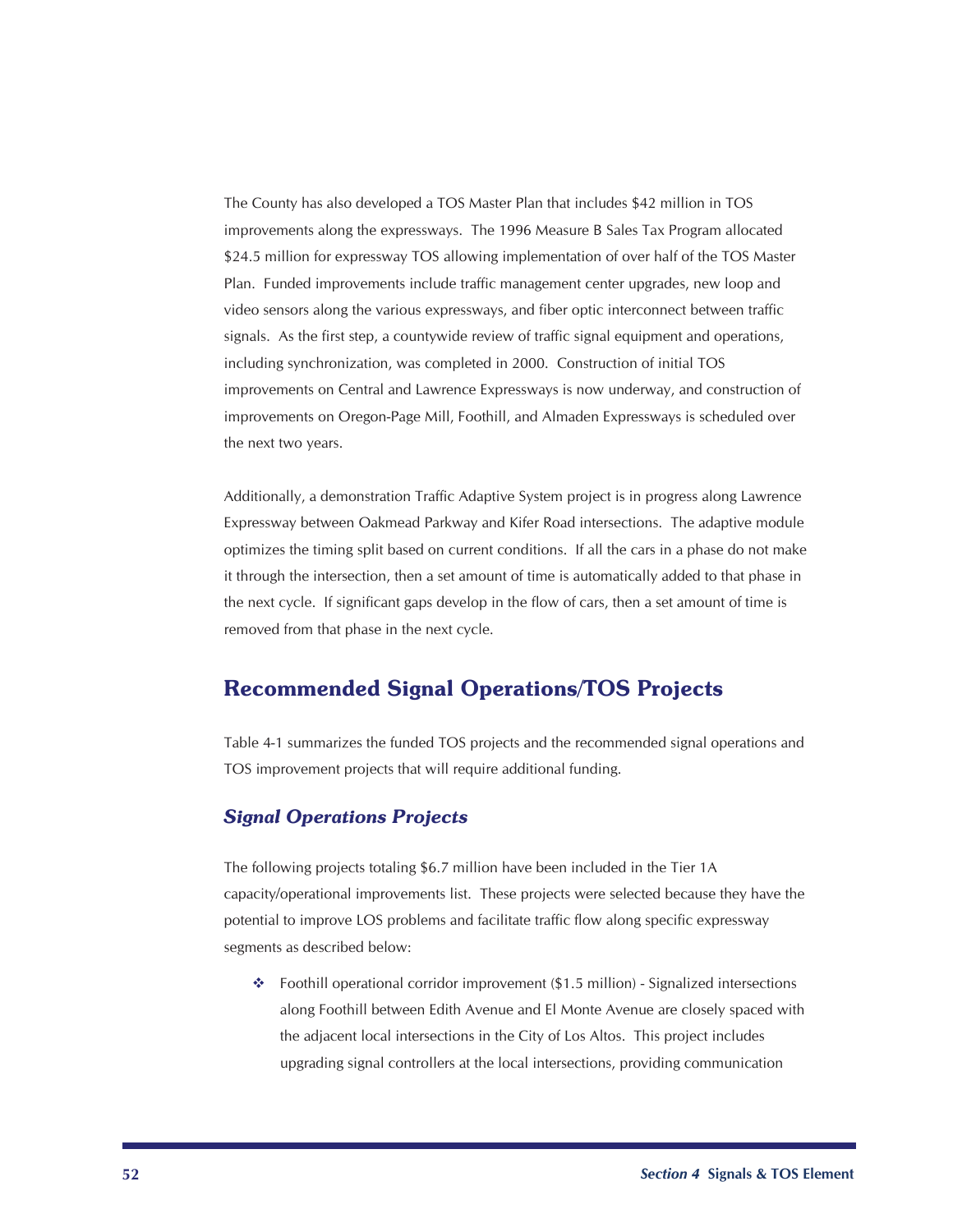between the expressway and local signals, and developing timing plans to facilitate traffic flow within the corridor.

| Table 4-1: Signal Operations and TOS Project Summary             |                                                                    |    |                                                                                                                                                                                                       |                    |  |  |  |
|------------------------------------------------------------------|--------------------------------------------------------------------|----|-------------------------------------------------------------------------------------------------------------------------------------------------------------------------------------------------------|--------------------|--|--|--|
| Category                                                         | Status/<br><b>Recommended Tier</b>                                 |    | <b>Project Description</b>                                                                                                                                                                            | Cost<br>(millions) |  |  |  |
| Capital Improvements<br>(Funded)                                 | Measure B Program                                                  |    | TOS improvements including traffic<br>management center upgrades, new<br>loop and video sensors along the<br>expressways, and fiber optic<br>interconnect between traffic signals                     | \$23.0             |  |  |  |
|                                                                  |                                                                    |    | Traffic Adaptive System<br>implementation along Lawrence<br>between Oakmead and Kifer                                                                                                                 | \$1.5              |  |  |  |
|                                                                  | <b>Total Funded</b>                                                |    |                                                                                                                                                                                                       | \$24.5             |  |  |  |
| Capital Improvements -<br><b>Signal Operations</b><br>(Unfunded) | Listed as Tier 1A Capacity/<br>Operational Improvement<br>Projects |    | Foothill operational corridor<br>improvements between Edith and El<br>Monte including adjacent side street<br>intersections & at Grant/St. Joseph                                                     | \$1.5              |  |  |  |
|                                                                  |                                                                    |    | Lawrence/I-280/Stevens Creek:<br>optimize signal phasing and timing<br>plans including City of Santa Clara<br>signals at Stevens Creek and<br>County's signal at<br>Lawrence/Calvert/I-280 SB on-ramp | \$0.1              |  |  |  |
|                                                                  |                                                                    |    | Lawrence-Saratoga corridor signal<br>optimization between Prospect and<br><b>SR 85</b>                                                                                                                | \$0.1              |  |  |  |
|                                                                  |                                                                    |    | Oregon corridor improvements,<br>including replacing signal standards<br>and re-timing accordingly                                                                                                    | \$5.0              |  |  |  |
|                                                                  | <b>Total Tier 1A Signal Operations Projects</b>                    |    |                                                                                                                                                                                                       | \$6.7              |  |  |  |
| Capital Improvements -<br><b>TOS</b><br>(Unfunded)               | Included in TOS<br>Master Plan but not<br>funded                   | 1A | Traffic information outlets such as<br>electronic information signs, advisory<br>radio, cable TV feeds, and a web<br>page                                                                             | \$5.0              |  |  |  |
|                                                                  |                                                                    | 1A | Install equipment to coordinate<br>expressway signals with city signals<br>on perpendicular streets                                                                                                   | \$10.0             |  |  |  |
|                                                                  |                                                                    | 1A | Install equipment to connect with<br>Sunnyvale, Palo Alto, Mountain<br>View, and Los Altos traffic signal<br>interconnect systems                                                                     | \$2.5              |  |  |  |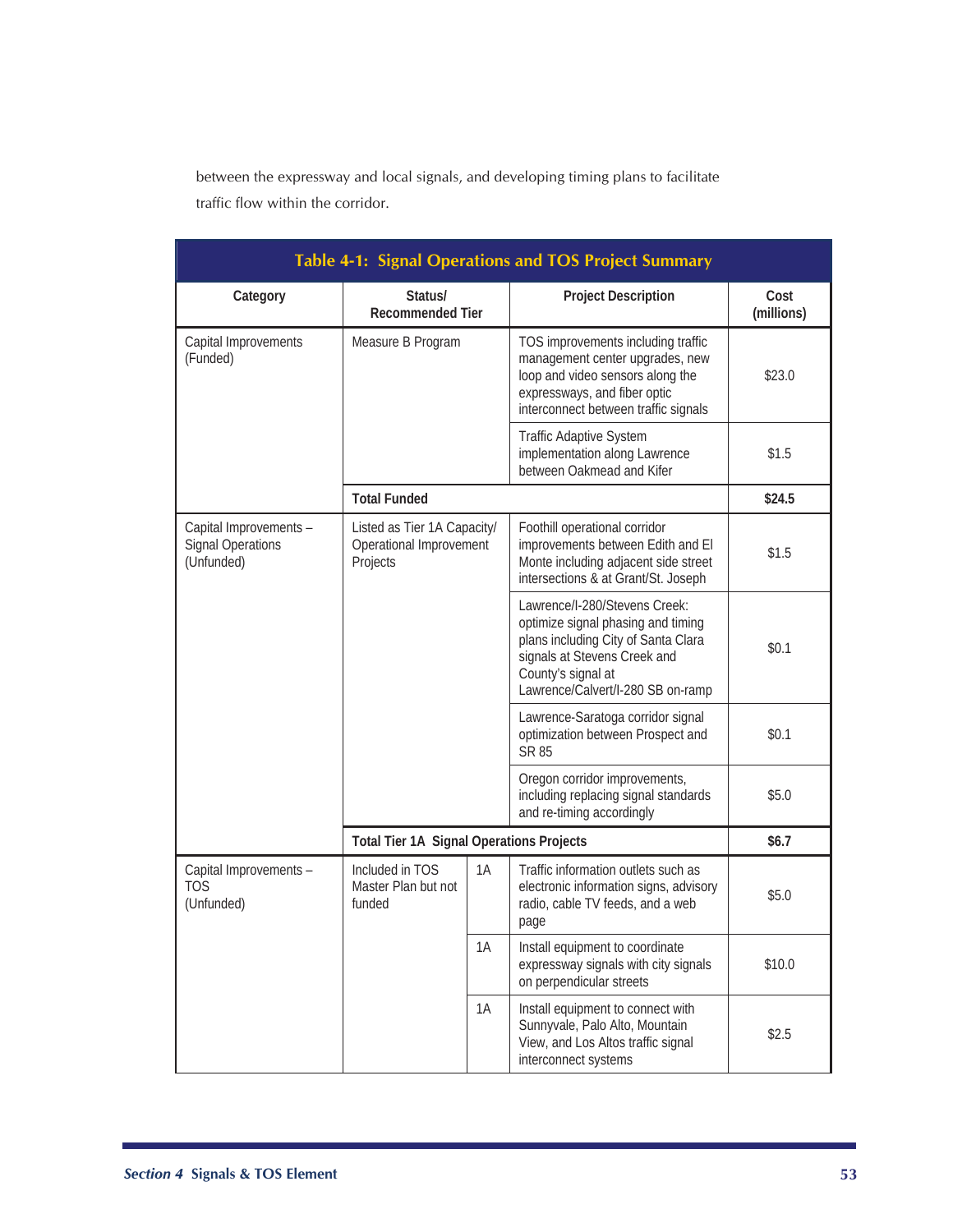| Table 4-1: Signal Operations and TOS Project Summary (continued)  |                                     |                |                                                                                                                                                                                                                                                                                                                                               |                    |  |  |  |
|-------------------------------------------------------------------|-------------------------------------|----------------|-----------------------------------------------------------------------------------------------------------------------------------------------------------------------------------------------------------------------------------------------------------------------------------------------------------------------------------------------|--------------------|--|--|--|
| Category                                                          | Status/<br><b>Recommended Tier</b>  |                | <b>Project Description</b>                                                                                                                                                                                                                                                                                                                    | Cost<br>(millions) |  |  |  |
| Capital Improvements -<br><b>TOS</b><br>(Unfunded)<br>(continued) | <b>Additional TOS</b><br>projects   | 1A             | Upgrade traffic signal system to<br>allow automatic traffic count<br>collection                                                                                                                                                                                                                                                               | \$0.5              |  |  |  |
|                                                                   |                                     | 1C             | Adaptive traffic signal system for<br>selected or all expressways based<br>upon further feasibility study                                                                                                                                                                                                                                     | \$10-12            |  |  |  |
|                                                                   |                                     | $\overline{2}$ | New technology/ITS update over the<br>next 30 years                                                                                                                                                                                                                                                                                           | \$55-75            |  |  |  |
|                                                                   | <b>Total Unfunded TOS</b>           | \$83-105       |                                                                                                                                                                                                                                                                                                                                               |                    |  |  |  |
| Operations/Maintenance                                            | Conducted by Expressway<br>Study    |                | Update signal timing plans along the<br>following three expressway corridors:<br>Oregon between El Camino<br>$\bullet$<br>Real and Indian<br>Foothill from Magdalena to<br>$\bullet$<br>Edith<br>San Tomas from Moorpark to<br>$\bullet$<br>Scott<br>San Tomas from Hamilton to<br>$\bullet$<br>Budd and coordination with<br>Hamilton system | N.A                |  |  |  |
|                                                                   | Potential needs                     |                | Annual maintenance of TOS<br>equipment                                                                                                                                                                                                                                                                                                        | \$0.5 annually     |  |  |  |
|                                                                   |                                     |                | Develop & update multiple timing<br>plans for different times of days and<br>days of week for all expressways                                                                                                                                                                                                                                 | \$1.0 annually     |  |  |  |
|                                                                   | <b>Total Operations/Maintenance</b> |                |                                                                                                                                                                                                                                                                                                                                               | \$1.5 annually     |  |  |  |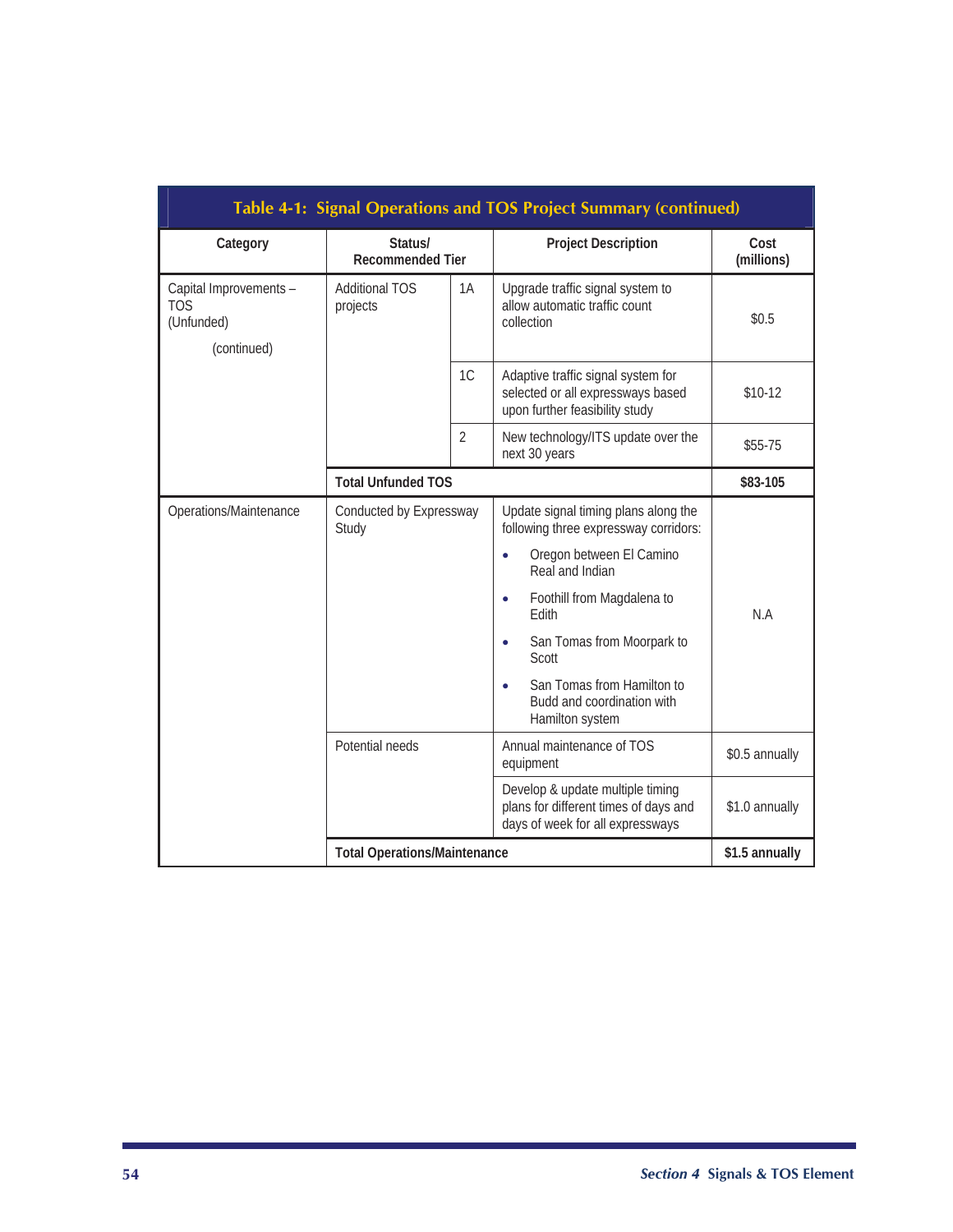- Lawrence/I-280/Stevens Creek signal optimization study (\$0.1 million) This study will develop optimal signal phasing and timing plans for operations during different times of the day and/or different days of the week to facilitate traffic flow in the interchange area. The study will include three traffic signals along Stevens Creek Boulevard being operated by the City of Santa Clara and the County's signal at Lawrence/Calvert/I-280 southbound on-ramp.
- Lawrence-Saratoga corridor signal operations study (\$0.1 million) This study will develop multiple timing plans to facilitate traffic flow between SR 85 and Lawrence Expressway during the peak hour periods.
- $\bullet$  Oregon corridor improvement project (\$5.0 million) This study includes replacing and relocating the traffic signal standards at signalized intersections between El Camino Real and US 101, constructing pedestrian ramps when the standards are relocated, potentially adding a southbound left-turn lane at Middlefield Road for 8 phase signal operations, studying operational/safety improvements at the unsignalized intersections at Waverley Street, Ross Road, and Indian Drive, and developing new timing plans based on the corridor improvements.

#### *TOS Improvements*

A total of \$83-105 million has been identified for continuous update of the expressway TOS using available and new technologies over the next 30 years.

As shown in Table 4-1, the unfunded items of the current TOS Master Plan (\$17.5 million) and upgrades to the County's standard signal controllers to allow for automatic traffic count collection (\$0.5 million) are recommended as Tier 1A projects. The automated count collection system can help identify trouble spots in the signal operations/TOS and aid in future design.

The County is already deploying a trial installation of a fully adaptive system on three intersections on Lawrence Expressway. Depending on the success of this trial, the adaptive module can be added to the current County signal timing toolbox. Depending on the feasibility and the number of intersections, implementation of a more extensive adaptive signal system would cost \$10-12 million. This project has the potential to provide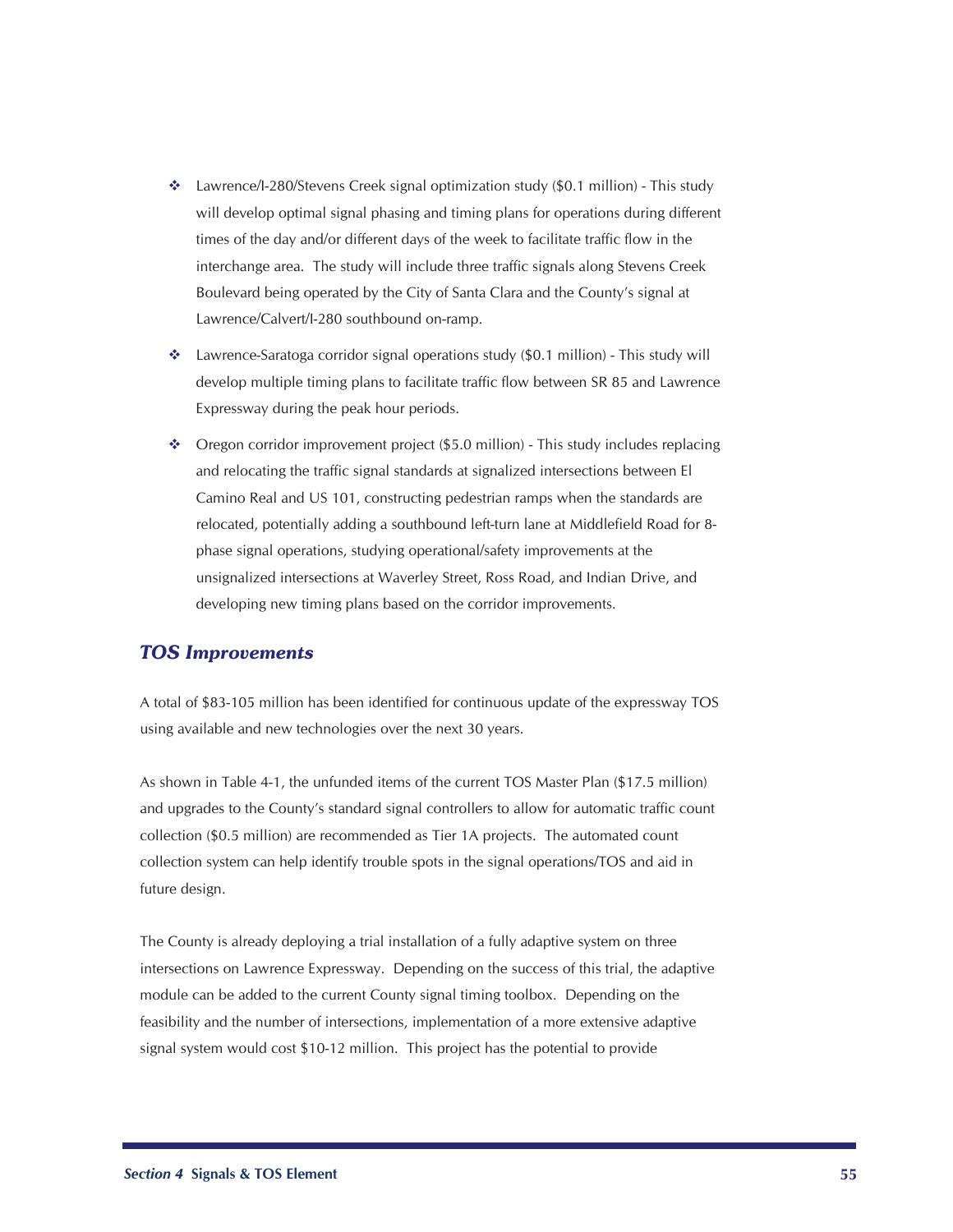

operational improvements in the longer term and is, therefore, prioritized as a Tier 1C project.

Additionally, \$55-75 million has been estimated and prioritized in Tier 2 to provide TOS enhancements and update the system as new technologies become available over the next 30 years. The availability and cost of new technologies over a 30-year period cannot be predicted with any accuracy. To arrive at a reasonable cost estimate as a placeholder, it was assumed that a sum equal to the current TOS project recommendations (approximately \$55 million including both funded and unfunded elements) will be needed to replace the TOS over the 30-year period. Another \$20

million has been added to account for further enhancements to the current TOS, such as incident management and communications with systems in other agencies.

#### *Operations and Maintenance*

Currently, the County adjusts the signal timing plans along the expressways in response to requests or complaints from the local agencies and the public and as monies allow. During the Expressway Study, it became clear that a more proactive approach to adjusting signal timing was desired and needed. Traffic conditions are constantly changing in response to the economy and new land uses. These changes affect the length and times of peak period flows, cross-street traffic demand, and the overall volume of traffic. Most of all, they affect signal synchronization, which requires regular timing adjustments for maximum effectiveness.

In response to concerns expressed regarding signal timing on specific expressway segments, four signal timing studies were initiated as part of the Expressway Study. The scope and purpose of these studies are as follows:

Oregon between El Camino Real and Indian Drive - Validate the need to include the Caltrans operated El Camino Real signal for coordination with the Page Mill system in the PM peak hours and with the Oregon system in the AM peak hour to facilitate traffic flow along Oregon-Page Mill during the commute peak hours. Coordination is required with Caltrans and the City of Palo Alto staff.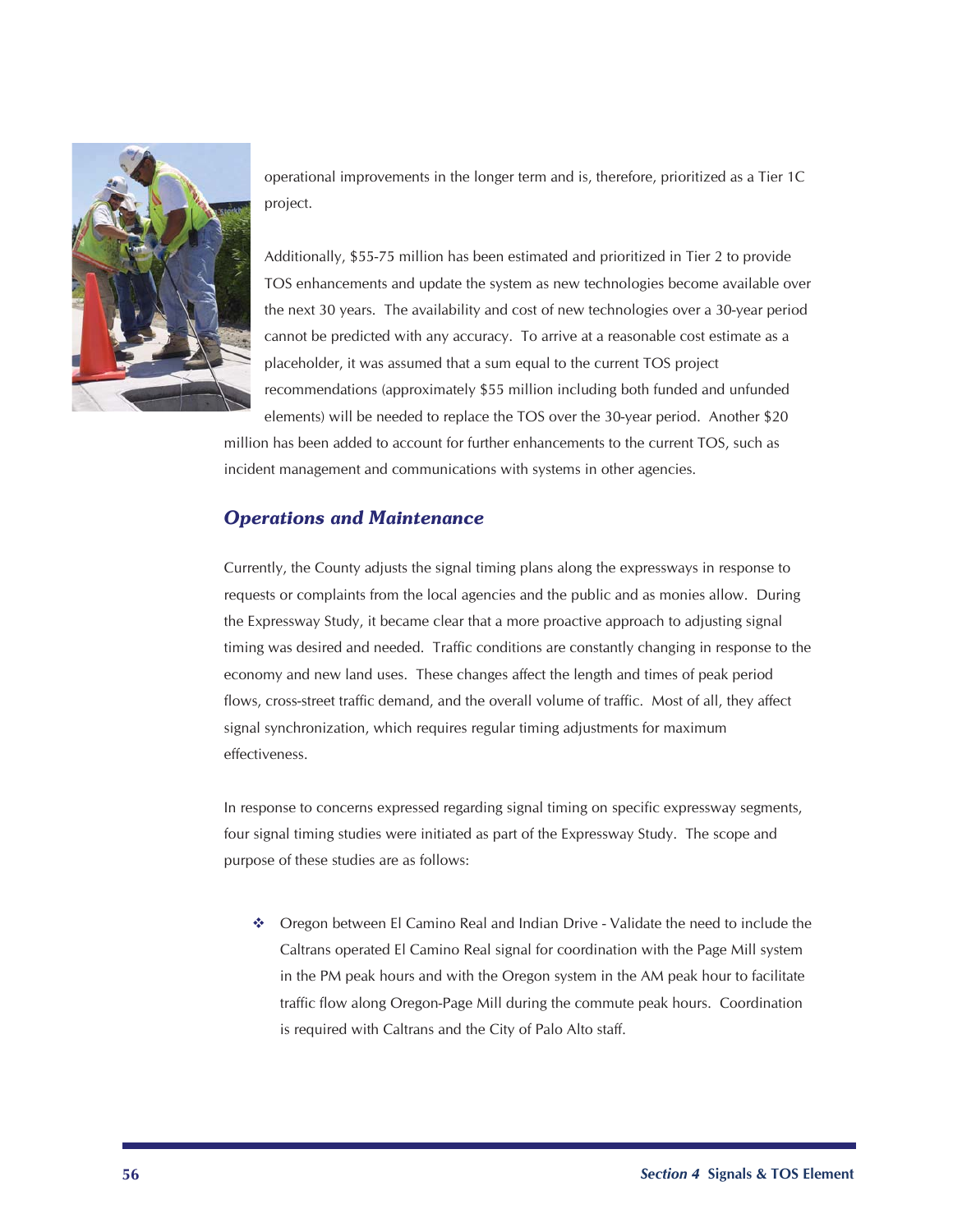- Foothill from Magdalena Avenue to Edith Avenue Facilitate traffic flow between El Monte Avenue and San Antonio Road and balance this movement with the through traffic flow on Foothill Expressway during the commute peak hours.
- San Tomas from Moorpark Avenue to Scott Boulevard Optimize timing plans to balance expressway and side street delays during the peak hours.
- San Tomas between Budd Avenue and Hamilton Avenue Optimize timing plans for this coordinated system and provide coordination with the City of Campbell's signal system on Hamilton Avenue.

These studies address currently identified problem areas. To develop a regularly scheduled signal retiming program for the entire expressway system, a total of \$1.5 million annually is needed for signal operations and maintenance. The estimated cost includes \$1.0 million to develop and optimize variable timing plans for different times of the day and days of the week for all expressways annually and another \$0.5 million to operate and maintain the TOS.

# Inter-Agency Signal Coordination

As shown on Figure 4-1, the expressway signal synchronization system is disrupted by Caltrans-operated signals along the expressways and by train crossings receiving signal preemption. Currently, there are railroad crossings on Montague Expressway and light rail transit (LRT) crossings on Montague, Lawrence, and Central Expressways.

Traffic flow along local streets and on the expressways can also be impaired when there are city-controlled signals at local intersections closely spaced with expressway signals. Several of the signal projects listed in this element involve improved coordination between the County's and other agencies' signals and/or incorporating the other agencies' signals into the expressway signal system.

In addition, VTP 2020 recommends broader countywide planning efforts to define and develop new ITS projects. These efforts require ongoing multi-agency partnerships. The expressways, as major travel corridors, will likely play key roles in new Smart Corridor ITS projects.

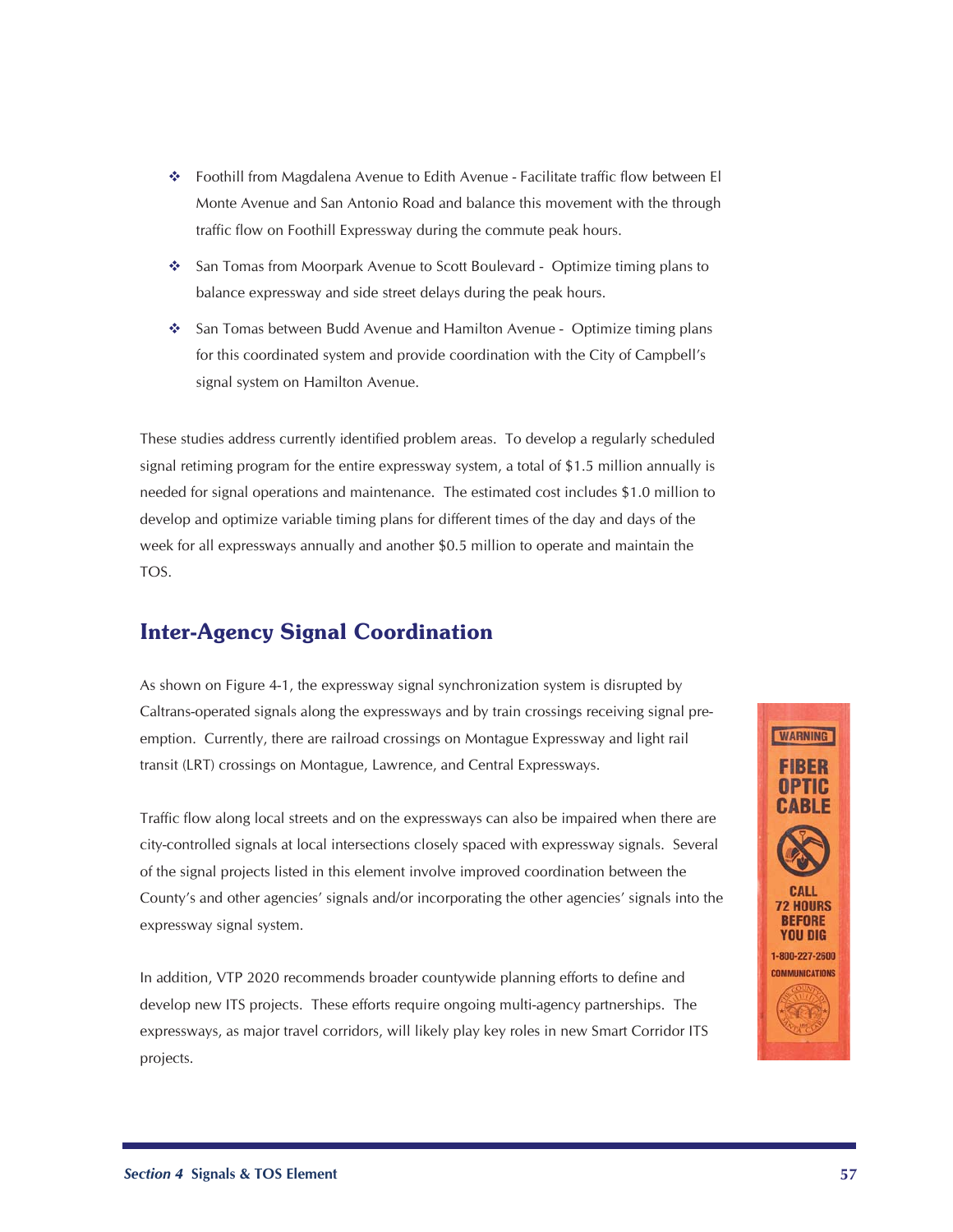Specific recommendations for continuing to improve inter-agency signal coordination include:

- Work with Caltrans to bring more Caltrans-operated signals along the expressways into the expressways' synchronized signal system.
- \* Work with Caltrans on optimal ramp meter operations to ensure ramp queues do not negatively impact expressway operations.
- Explore additional opportunities to increase coordination between city-operated signals on major cross streets with expressway signals to help optimize traffic flow on both roadways.
- Continue coordination efforts with rail operators to minimize expressway traffic impacts, and where appropriate, support grade separation of the facilities. A potential instrument for expressway coordination with LRT operations would be a joint operation agreement to optimize peak commute operations for users of the crossing, both on the expressway and LRT.
- Continue to participate in VTA's ITS planning efforts and in the Silicon Valley (SV)- ITS Program Partnership. VTP 2020 recommends that the SV-ITS partnership be expanded to implement three additional ITS projects in Santa Clara and Southern Alameda Counties.